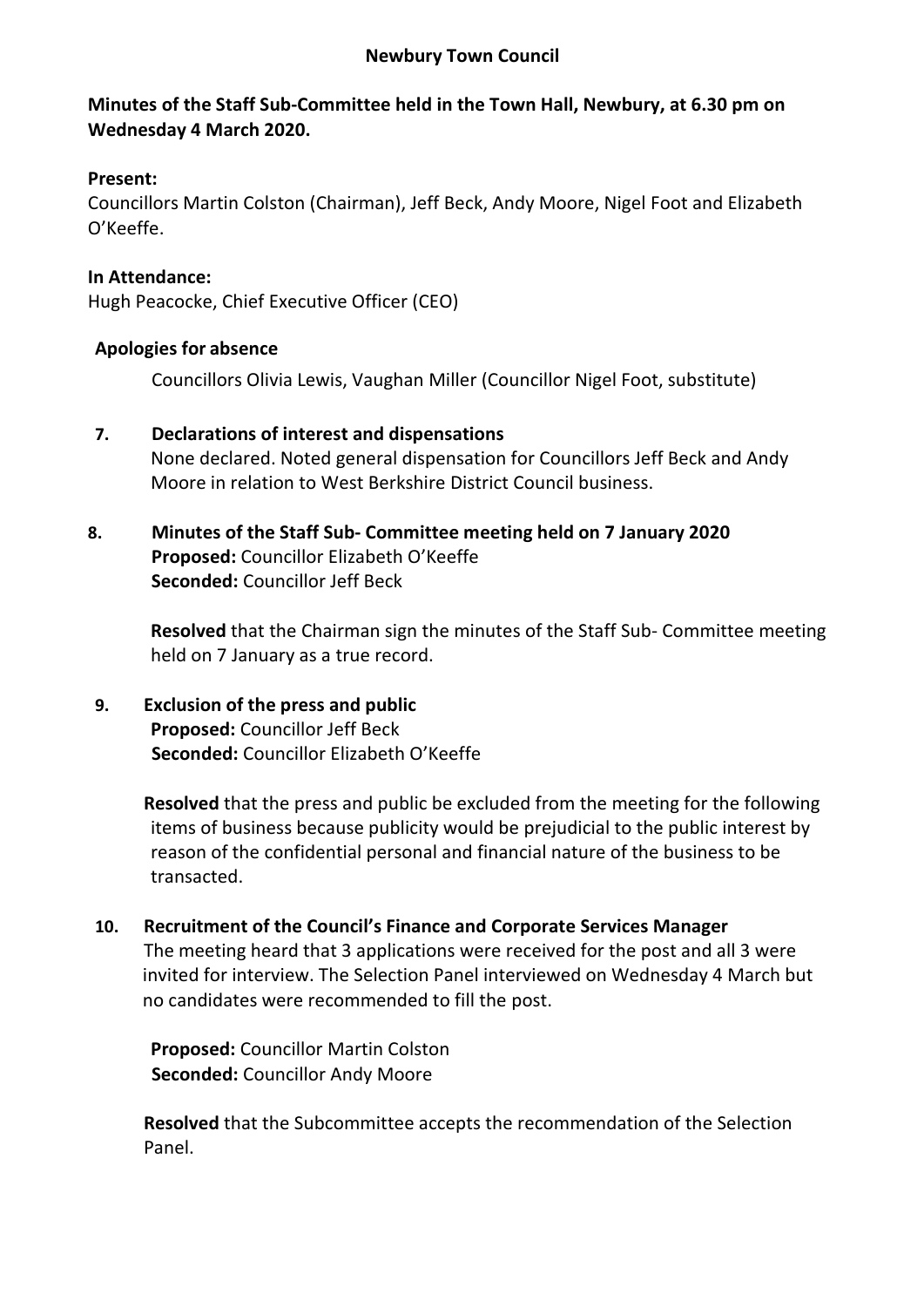#### **11. Corporate Services**

The Subcommittee considered the position of the Council's Corporate Services going forward.

It was noted that the Council's financial accounts and records are currently being maintained by staff, with outside consultancy support. A similar arrangement was working for the website and IT services. Reflecting on the recruitment process and the role of the Corporate Services Manager, the subcommittee felt that an overall review of Corporate Services arrangements was required before advertising to fill any further Corporate Services vacancies.

### **Proposed: Councillor Martin Colston Seconded: Councillor Andy Moore**

**Resolved** that a review of the arrangements for the Council's Corporate Services be carried as soon as possible.

Members noted the interim arrangements in place and the need for temporary additional website support.

## **Proposed: Councillor Martin Colston Seconded: Councillor Andy Moore**

**Resolved** that the Council engages Firsty Ltd. for temporary website support, pending a permanent solution for the Council's website.

The meeting also resolved to thank Councillor Erik Pattenden for his support for the Council during this difficult time.

## **12. Payment of overtime**

The meeting received a report from The Chief Executive Officer expressing concern at the amount of TOIL (Time Off In Lieu) generated by the activities of the Green Spaces Working Group and recommending that overtime be paid in respect of this.

#### **Proposed: Councillor Martin Colston Seconded: Councillor Andy Moore**

**Resolved** that the council pays overtime to officers for work outside of normal working hours arising from the green spaces working Group and that the relevant contracts of employment be amended to incorporate this.

#### **13. Appointment of Honorary Civic Staff**

The meeting received a report from the Civic Manager recommending appointments to the vacant roles of Keeper of the Robes and Reserve Macebearer.